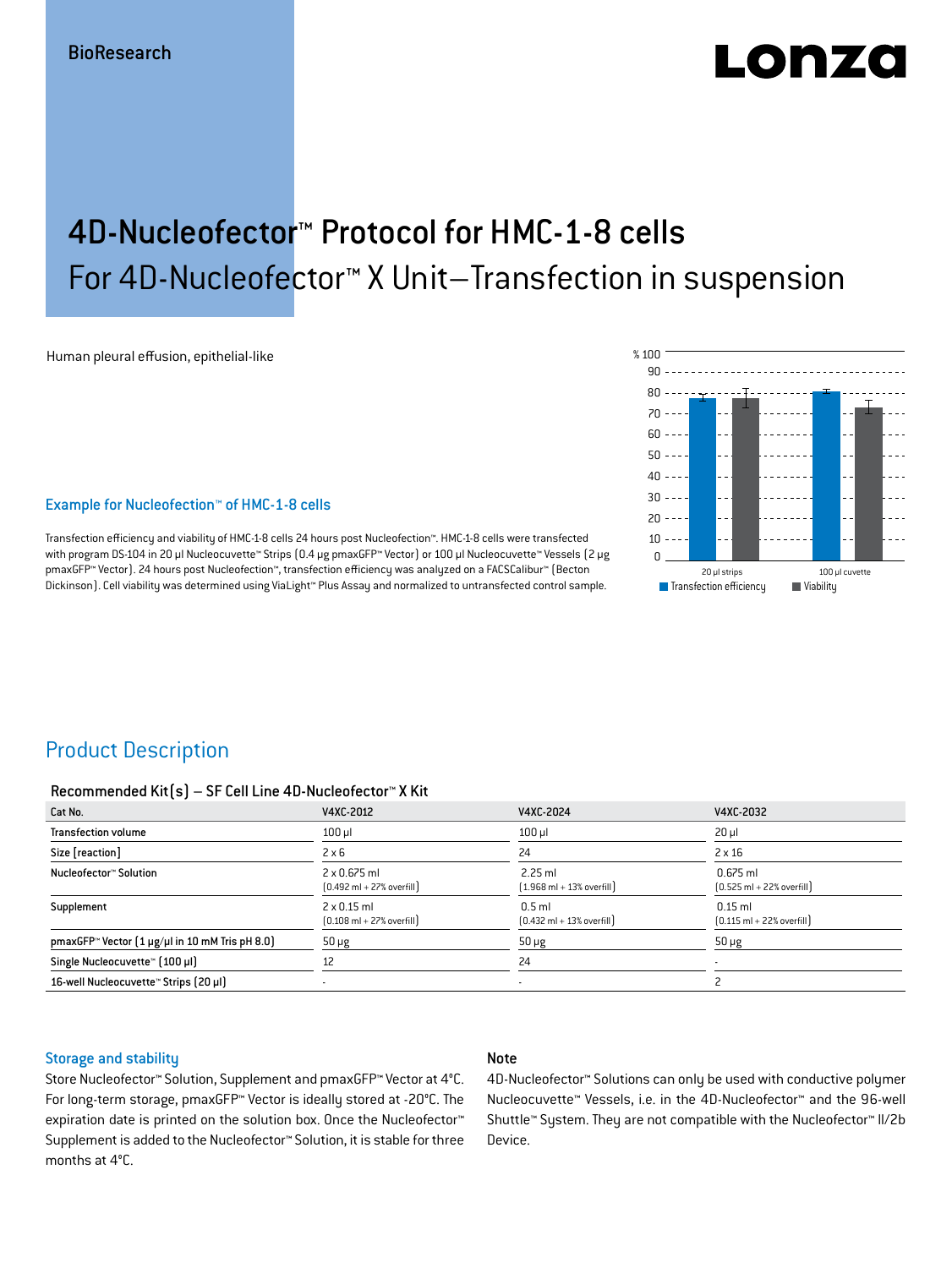## Required Material

#### Note

Please make sure that the entire supplement is added to the Nucleofector™ Solution prior to use. For preparing aliquots, mix Nucleofector™ Solution and Supplement in a ratio of 4.5 : 1 (see Table 1).

- 4D-Nucleofector™ System (4D-Nucleofector™ Core and X Unit)
- Supplemented 4D-Nucleofector™ Solution at room temperature
- Supplied 100 µl single Nucleocuvette™ or 20 µl 16-well Nucleocuvette™ Strips
- Compatible tips for 20 µl Nucleocuvette™ Strips: epT.I.P.S. [US/CDN: Eppendorf North America, Cat. No. 2491.431, Rest of World: Eppendorf AG, Cat. No. 0030073.266], Matrix TallTips™ [Matrix Technologies Corp., Cat. No. 7281] or LTS Tips [Rainin Instrument, LLC, Cat. No. SR-L10F, SR/SS-L250S, SR/SS-L300S]. Before using other types of pipette tips, please ensure they reach the bottom of the Nucleocuvette™ wells without getting stuck
- Supplied pmaxGFP™ Vector, stock solution 1 μg/μl

#### **Note**

When using pmaxGFP<sup>™</sup> Vector as positive control, dilute the stock solution to an appropriate working concentration that allows pipetting of the recommended amounts per sample (see Table 3). Make sure that the volume of substrate solution added to each sample does not exceed 10% of the total reaction volume (2 μl for 20 μl reactions; 10 μl for 100 μl reactions).

- Substrate of interest, highly purified, preferably by using endotoxin-free kits; A260:A280 ratio should be at least 1.8
- Cell culture plates of your choice
- For detaching cells: 0.5 mg/ml Trypsin and 0.2 mg/ml EDTA in PBS and supplemented culture media or PBS/0.5% BSA
- Culture medium: RPMI 1640 [Lonza; Cat. No. BE12-614F] supplemented with 10% fetal calf serum (FCS), 2 mM Ultraglutamine 1 [Lonza; Cat. No. BE17-605E/U1], 100 μg/ml streptomycin, 100 U/ml penicillin
- Prewarm appropriate volume of culture medium to 37°C (see Table 2)
- Appropriate number of cells/sample (see Table 3)

## 1. Pre Nucleofection™

#### Cell culture recommendations

- 1.1 Replace media every 2 3 days
- 1.2 Passage cells at 85% confluency. A subcultivation ratio of 1:3-1:6 is recommended. Use low spin centrifugation (90xg)
- 1.3 Cells should not be used for Nucleofection™ after passage number 30
- 1.4 Subculture 2 days before Nucleofection™
- 1.5 Optimal confluency for Nucleofection™: 80 90%. Higher cell densities may cause lower Nucleofection™ Efficiencies

#### **Trupsinization**

- 1.6 Remove media from the cultured cells and wash cells once with an appropriate volume of PBS
- 1.7 For harvesting, incubate the cells ~5 minutes at 37°C with an appropriate volume of indicated trypsinization reagent (please see required material)
- 1.8 Neutralize trypsinization reaction with supplemented culture medium or PBS/0.5% BSA once the majority of the cells (>90 %) have been detached

## 2. Nucleofection™

For Nucleofection™ Sample contents and recommended Nucleofector™ Program, please refer to Table 3.

- 2.1 Please make sure that the entire supplement is added to the Nucleofector™ Solution
- 2.2 Start 4D-Nucleofector™ System and create or upload experimental parameter file (for details see device manual)
- 2.3 Select/Check for the appropriate Nucleofector™ Program (see Table 3)
- 2.4 Prepare cell culture plates by filling appropriate number of wells with desired volume of recommended culture media (see Table 2) and pre-incubate/equilibrate plates in a humidified 37°C/5% CO<sub>2</sub> incubator
- 2.5 Pre-warm an aliquot of culture medium to 37°C (see Table 2)
- 2.6 Prepare plasmid DNA or pmaxGFP™ Vector or siRNA (see Table 3)
- 2.7 Harvest the cells by trypsinization (please see 1.6-1.8)
- 2.8 Count an aliquot of the cells and determine cell density
- 2.9 Centrifuge the required number of cells (see Table 3) at 90xg for 10 minutes at room temperature. Remove supernatant completely
- 2.10 Resuspend the cell pellet carefully in room temperature 4D-Nucleofector™ Solution (see Table 3)
- 2.11 Prepare mastermixes by dividing cell suspension according to number of substrates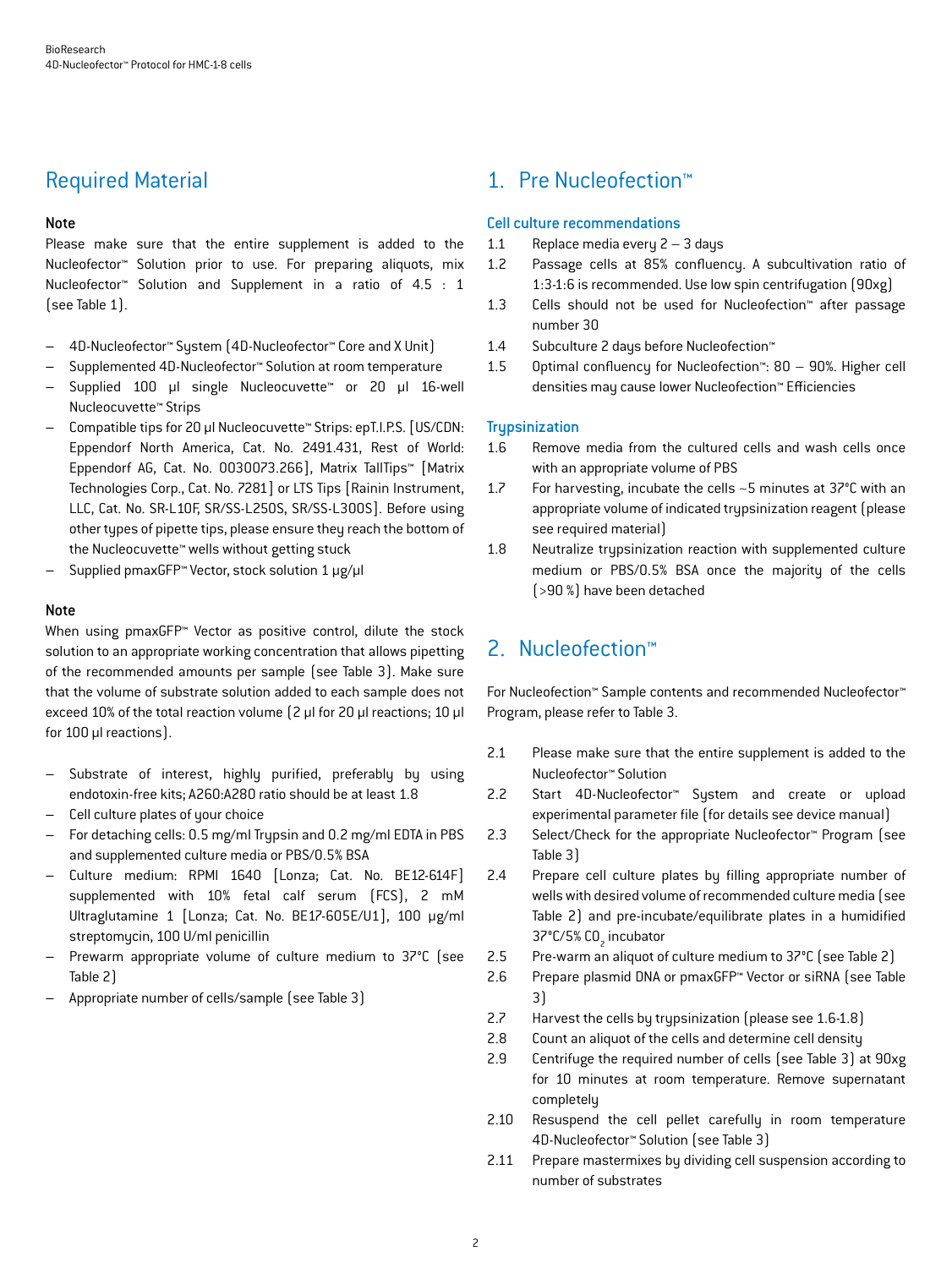- 2.12 Add required amount of substrates to each aliquot (max. 10%) of final sample volume)
- 2.13 Transfer mastermixes into the Nucleocuvette™ Vessels

#### Note

As leaving cells in Nucleofector™ Solution for extended periods of time may lead to reduced transfection efficiency and viability it is important to work as quickly as possible. Avoid air bubbles while pipetting

- 2.14 Gently tap the Nucleocuvette™ Vessels to make sure the sample covers the bottom of the cuvette
- 2.15 Place Nucleocuvette™ Vessel with closed lid into the retainer of the 4D-Nucleofector™ X Unit. Check for proper orientation of the Nucleocuvette™ Vessel
- 2.16 Start Nucleofection™ Process by pressing "Start" on the display of the 4D-Nucleofector™ Core Unit (for details, please refer to the device manual)
- 2.17 After run completion, carefully remove the Nucleocuvette™ Vessel from the retainer
- 2.18 Resuspend cells with pre-warmed medium (for recommended volumes see Table 2). Mix cells by gently pipetting up and down two to three times. When working with the 100 µl Nucleocuvette™ use the supplied pipettes and avoid repeated aspiration of the sample
- 2.19 Plate desired amount of cells in culture system of your choice (for recommended volumes see Table 2).

## 3. Post Nucleofection™

3.1 Incubate the cells in humidified  $37^{\circ}$ C/5% CO<sub>2</sub> incubator until analysis. Gene expression or down regulation, respectively, is often detectable after only 4–8 hours

## Additional Information

For an up-to-date list of all Nucleofector™ References, please refer to: www.lonza.com/nucleofection-citations

For more technical assistance, contact our Scientific Support Team:

#### USA /Canada

Phone: 800 521 0390 (toll-free) Fax: 301 845 8338 E-mail: scientific.support@lonza.com

#### Europe and Rest of World

Phone: +49 221 99199 400 Fax: +49 221 99199 499 E-mail: scientific.support.eu@lonza.com

#### Lonza Cologne GmbH 50829 Cologne, Germany

Please note that the Nucleofector™ Technology is not intended to be used for diagnostic purposes or for testing or treatment in humans.

The Nucleofector™ Technology, comprising Nucleofection™ Process, Nucleofector™ Device, Nucleofector™ Solutions, Nucleofector ™ 96-well Shuttle™ System and 96-well Nucleocuvette™ plates and modules is covered by patent and/or patent-pending rights owned by Lonza Cologne GmbH.

Nucleofector, Nucleofection, 4D-Nucleofector, Nucleocuvette and maxGFP are registered trademarks of the Lonza Cologne GmbH in Germany and/or U.S. and/or other countries.

Other product and company names mentioned herein are the trademarks of their respective owners.

This kit contains a proprietary nucleic acid coding for a proprietary copepod fluorescent protein intended to be used as a positive control with this Lonza product only. Any use of the proprietary nucleic acid or protein other than as a positive control with this Lonza product is strictly prohibited. USE IN ANY OTHER APPLICATION REQUIRES A LICENSE FROM EVROGEN. To obtain such a license, please contact Evrogen at license@evrogen. com.

The CMV promoter is covered under U.S. Patents 5,168,062 and 5,385,839 and its use is permitted for research purposes only. Any other use of the CMV promoter requires a license from the University of Iowa Research Foundation, 214 Technology Innovation Center, Iowa City, IA 52242.

Unless otherwise noted, all trademarks herein are marks of the Lonza Group Ltd or its affiliates. The information contained herein is believed to be correct and corresponds to the latest state of scientific and technical knowledge. However, no warranty is made, either expressed or implied, regarding its accuracy or the results to be obtained from the use of such information and no warranty is expressed or implied concerning the use of these products. The buyer assumes all risks of use and/or handling. Any user must make his own determination and satisfy himself that the products supplied by Lonza Group Ltd or its affiliates

and the information and recommendations given by Lonza Group Ltd or its affiliates are (i) suitable for intended process or purpose, (ii) in compliance with environmental, health and safety regulations, and (iii) will not infringe any third party's intellectual property rights.

© Copyright 2013, Lonza Cologne GmbH. All rights reserved. D4XC-2021\_2013-07